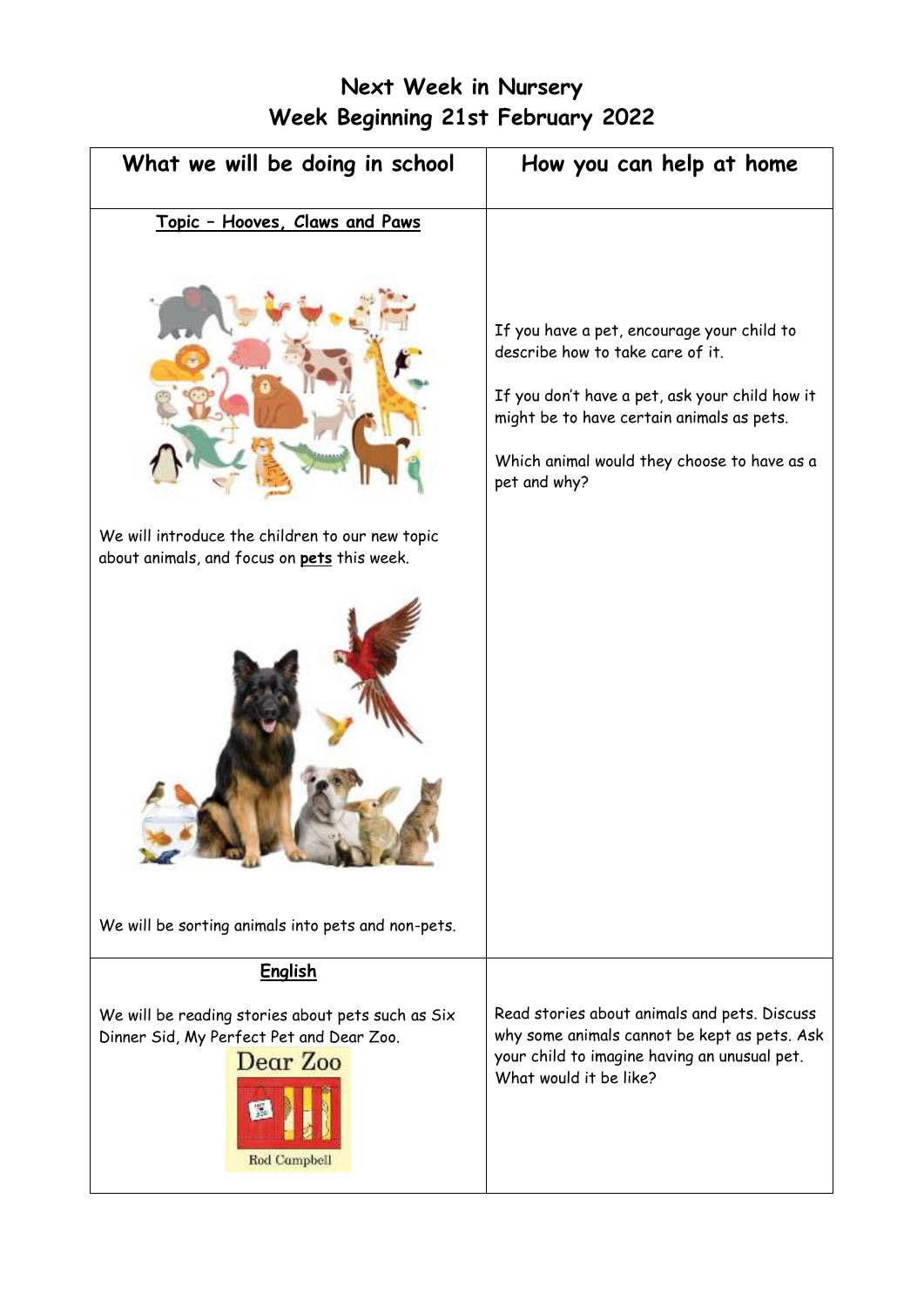| <b>Week Beginning 21st February 2022</b><br>Play games such as I spy, looking at different<br>objects in your home and in your local<br>environment. |
|------------------------------------------------------------------------------------------------------------------------------------------------------|
|                                                                                                                                                      |
|                                                                                                                                                      |
| Encourage your child to move to the rhythm<br>of songs and music.                                                                                    |
|                                                                                                                                                      |
|                                                                                                                                                      |
| Encourage your child to use language to<br>compare the weight of different objects.                                                                  |
| The words they might use are;<br>heavy, heavier, heaviest and light, lighter,<br>lightest.                                                           |
|                                                                                                                                                      |
|                                                                                                                                                      |
|                                                                                                                                                      |
|                                                                                                                                                      |
|                                                                                                                                                      |
|                                                                                                                                                      |
|                                                                                                                                                      |
|                                                                                                                                                      |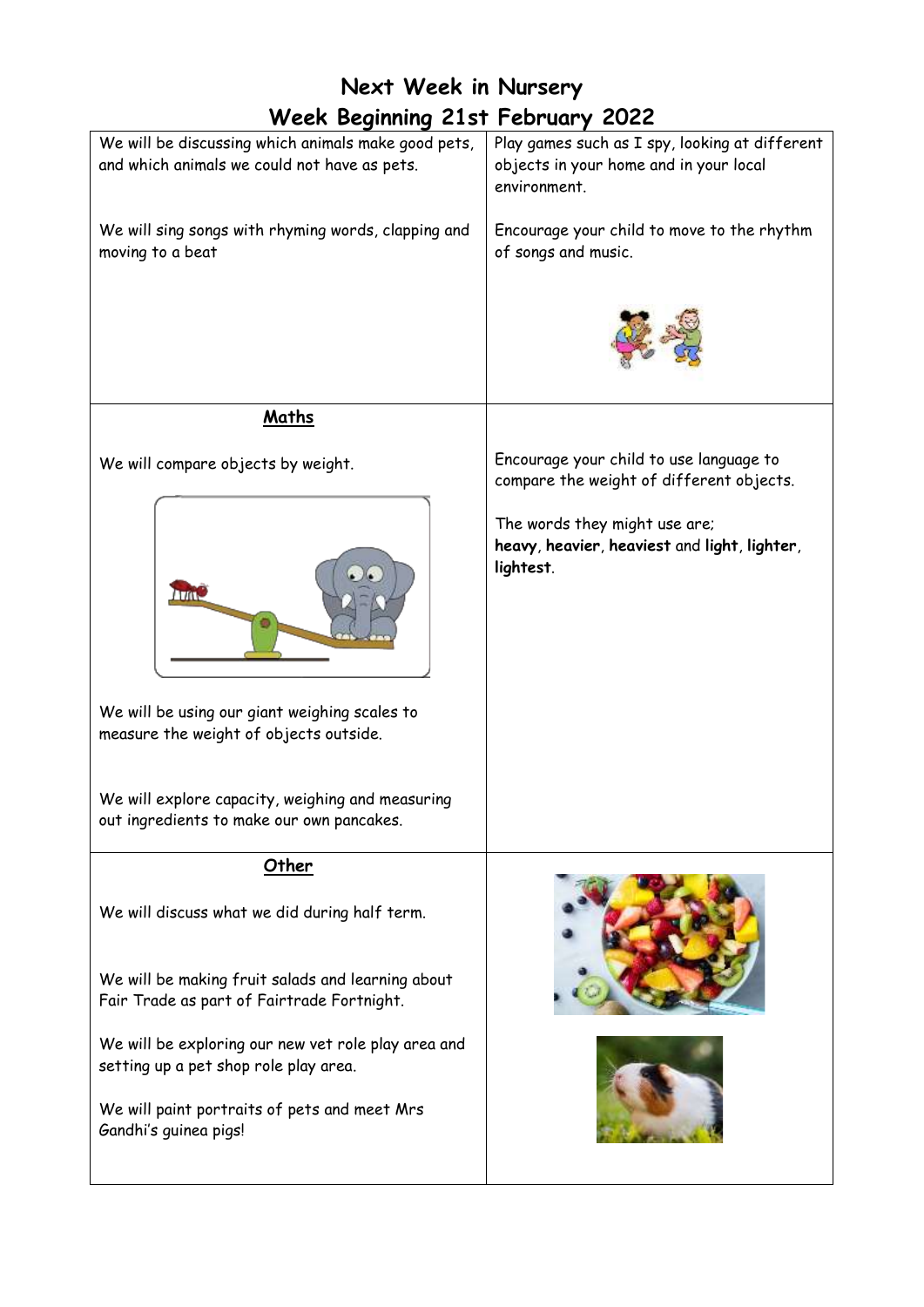### **Next Week in Nursery Week Beginning 21st February 2022**



#### Junk modelling materials needed!

Please bring in junk model materials such as **cardboard boxes**, **washed yoghurt pots, tubes**, **empty drink bottles**.

**Please let us know if you have a pet which you could bring into school for the children to explore and learn about.**

**If your child has a favourite story book about animals, please send it in for us to share with the class.** 

#### **Upcoming dates:**

**Thursday 3 rd March – World Book Day (details TBC)**

**Wednesday 2nd March – Trip to Kent Life for all Nursery class**

**Don't forget our school trip to Kent Life on Wednesday 2nd March.**

**Children will need to bring a packed lunch on the day in a ruck sack or bag that they can carry themselves on their backs to have hands free to explore. They will need to bring clothing appropriate for the weather, including a water-proof coat with hood.**